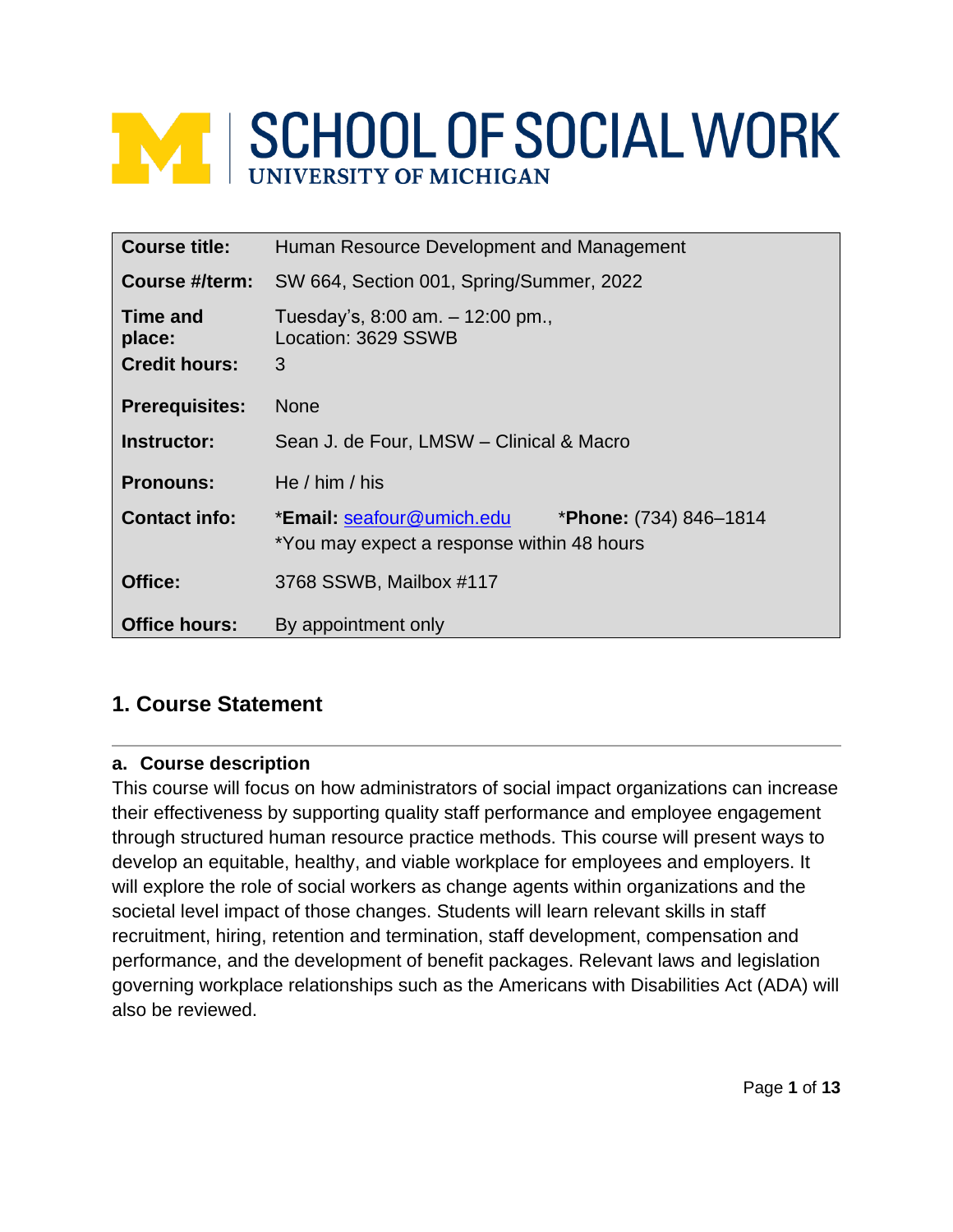## **b. Course content**

Students will learn about work organization and job design, personnel recruitment and selection, performance monitoring and improvement, and compensation management. Students will learn that personnel management and staff development within human service organizations involve shared responsibility and active participation. Issues pertaining to dimensions of identity (ability, age, class, color, culture, ethnicity, family structure, gender [including gender identity and gender expression], marital status, national origin, race, religion or spirituality, sex, and sexual orientation) will be given special attention, particularly in the areas of recruitment, promotion, compensation, and benefits. Emphasis will also be placed on assessing and developing organizational cultures that are inclusive and maximize their positive impact.

# **c. Course objectives and competencies**

Upon completion of the course, students will be able to:

- 1. Plan and implement a developmentally oriented staff and volunteer recruitment, hiring, performance appraisal, and personnel assessment program (EPAS 4, 6, 8)
- 2. Conduct a job analysis and assist administrators in correcting job design problems. (EPAS 7, 8, 9)
- 3. Identify and assess human diversity in the workplace and develop affirmative action programs and policies with investigative procedures and consequences. (EPAS 7, 9, PODS)
- 4. Identify and critique an agency's compensation plan and develop a corrective action plan as appropriate. (EPAS 6, 7, 8, PODS)
- 5. Develop and write sexual harassment policies with investigative procedures and consequences. (EPAS 6, 8, PODS)
- 6. Discuss ethical concerns related to the management of human resources. (PODS)

# **d. Course design**

This course is designed to maximize the inclusion of all students in the learning and application of advanced social work practice with projects and programs. This course will use multiple methods including but not limited to: lectures, demonstrations, case studies, readings, guest speakers, discussions, written assignments, individual and group exercises. The primary pedagogy will be experiential, involving problem-solving, project planning, simulations and hands-on applications of real-world situations arising in the field.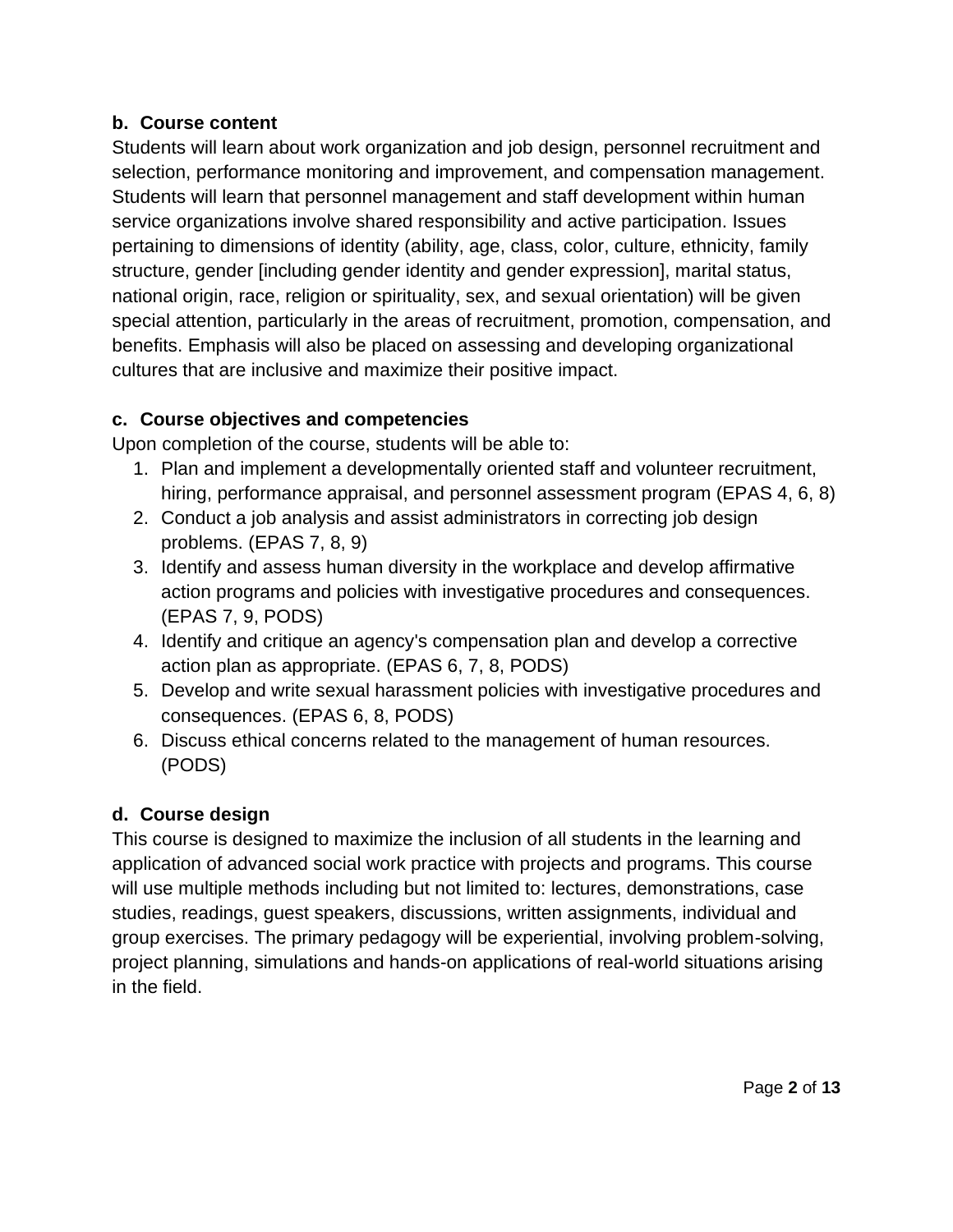#### **e. Curricular themes**

- ❖ Behavioral and Social Science Research: Behavioral and social science research will be addressed through the presentation and discussion of contemporary theories of human relations, as well as an examination of various theories of equity, compensation, human motivation, organizational development, and work design.
- ❖ Social Justice and Social Change: This course integrates PODS content and skills with a special emphasis on the identification of theories, practice and/or policies that promote social justice, illuminate injustices and are consistent with scientific and professional knowledge. Through the use of a variety of instructional methods, this course will support students developing a vision of social justice, learn to recognize and reduce mechanisms that support oppression and injustice, work toward social justice processes, apply intersectionality and intercultural frameworks and strengthen critical consciousness, self-knowledge and selfawareness to facilitate PODS learning.
- ❖ Multiculturalism and Diversity: Students will develop the capacity to identify ways in which gender, race, ethnicity, social class, age, and other forms of social stratification and disenfranchisement influence and are impacted by human resource policies and procedures, particularly those related to recruiting, hiring, retention, promotion, and termination. This course will help students to understand the potential for social and economic exploitation in human service agencies. Students will analyze movements to decertify and reclassify workers, destabilize labor unions, and shift salaried/hourly employees with benefits to contract workers without benefits in terms of organization and community impact. This course will present approaches that prevent such exploitation and work proactively to realign agencies.
- ❖ Promotion, Prevention, Treatment, and Rehabilitation: Students will learn how human resource programs can be encouraged to place a high priority on the development of prevention, promotion, treatment, and rehabilitation activities for employees. Studies of successful and unsuccessful workplace health initiatives, periodic health appraisals and health screenings that emphasize physical health and emotional wellbeing for employees, as well as the use of internal and contract employee assistance programs (EAPs) will be reviewed.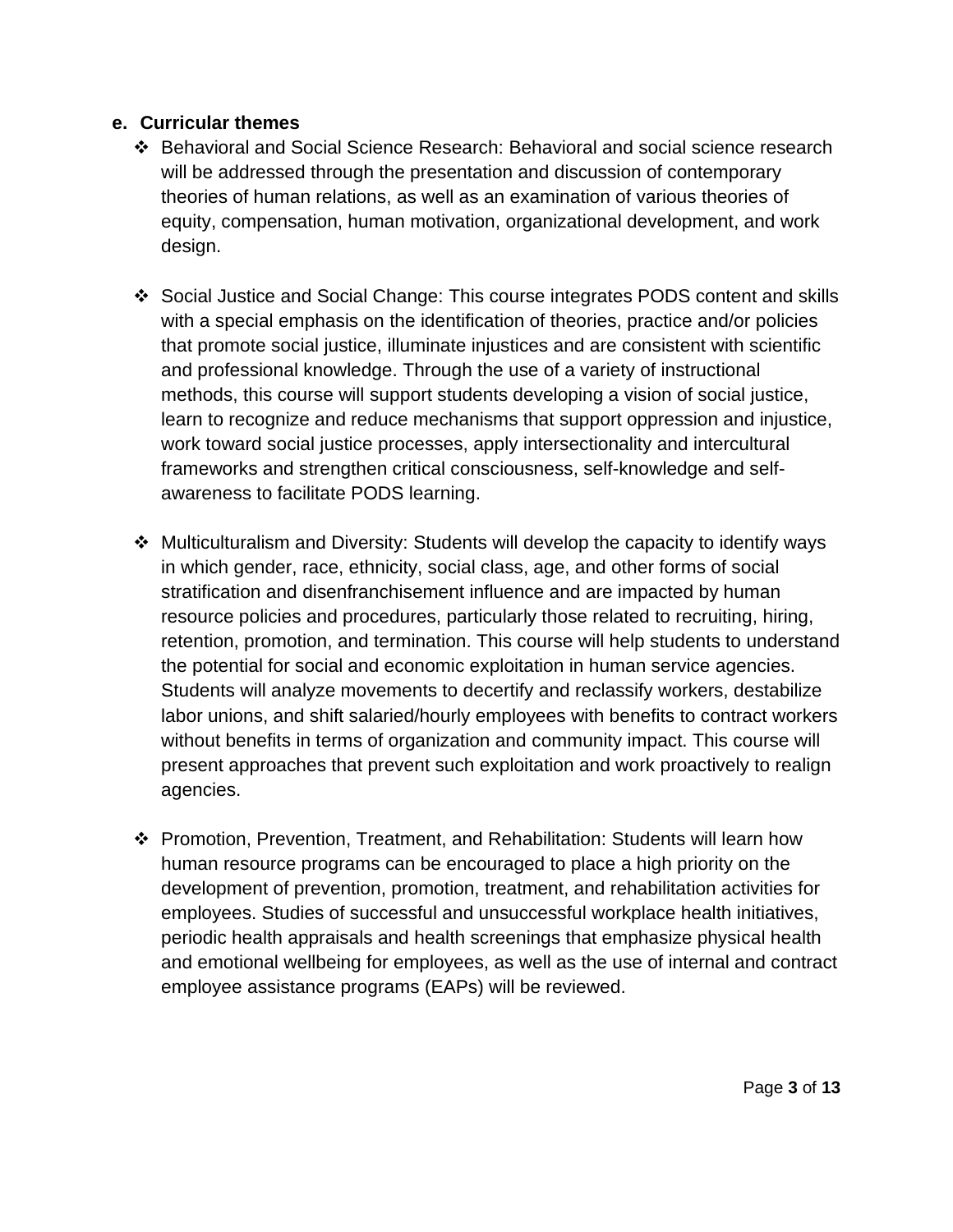# **f. Relationship to social work ethics and values**

The NASW Code of Ethics will be used to inform practice in the area of human resource management. Students will learn to implement the ethical values of fidelity, beneficence, nonmaleficence ("do no harm"), and autonomy through the provision of opportunities for staff growth and advancement and through the promotion of emotional well-being and occupational health of the staff. In addition, this course will present how ethical values can be implemented with organizational policies, procedures, and consequences in the areas of discrimination, "whistleblowing", sexual harassment, and disabilities (e.g. ADA).

# **2. Class Requirements**

# **a. Text and class materials**

#### Required Reading

❖ There is **no required text** for this course. All required readings will be uploaded onto the Canvas course site (SW 664 Sec.001, SS22), in the "Files" section, organized by class session, or under the "read" links under each weekly module. (If you have problems with the Canvas site, please call 844-329-3130).

## Lectures:

❖ All of my lectures are accompanied by PowerPoint presentations, which are uploaded into canvas one-day prior to each class.

# Recommended (but not required) Textbook

- ❖ Chandler, M.T. and Dowling Grealish, L. (2019). Feedback and Other Dirty Words: Why We Fear It, How to Fix It. San Francisco: Berrett-Koehler.
- ❖ Denhardt, R., Denhardt, J., & Aristigueta, M. (2016). Managing Human Behavior in Public and Nonprofit Organizations (4th ed.). SAGE.
- ❖ Pynes, J. (2013). Human Resources Management for Public and Nonprofit Organizations: A Strategic Approach. (4th ed.). Jossey Bass.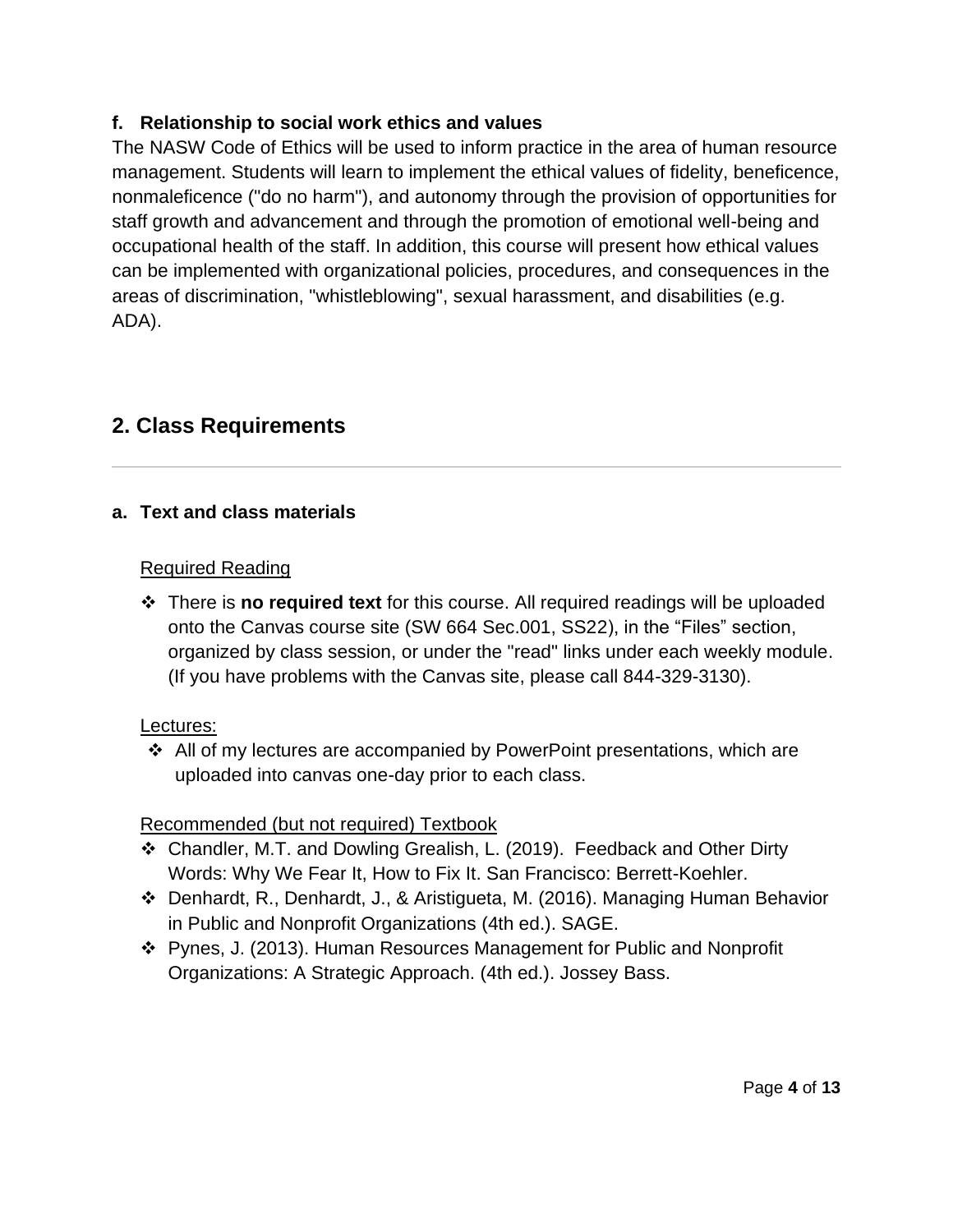# **b. Class schedule**

## **Class #1 – 05/10/22**

|                             | Topic: Introduction to Strategic Human Resource Management |
|-----------------------------|------------------------------------------------------------|
| Read                        | • Review syllabus and course materials on Canvas site      |
| <b>Watch / Listen •</b> N/A |                                                            |
| <b>Do</b>                   | N/A                                                        |

# **Class #2 – 05/17/22**

|                       | <b>Topic: Ourselves, Our Organizations and Our Stakeholders</b>                                                                                                                                                                                                                                       |
|-----------------------|-------------------------------------------------------------------------------------------------------------------------------------------------------------------------------------------------------------------------------------------------------------------------------------------------------|
| <b>Read</b>           | Entering the Fundamental State of Leadership<br>See Yourself as Others See You<br>Managing Human Behavior in Public and Nonprofit<br>$\bullet$<br>Organizations - Fourth Edition - Ch. 2 pp. 17-59_Knowing and<br><b>Managing Yourself</b><br>Introduction to Competing Values Framework<br>$\bullet$ |
| <b>Watch / Listen</b> | Competing Values Framework and Organizational Culture<br>$\bullet$<br>Assessment                                                                                                                                                                                                                      |
| Dο                    | <b>Competing Values Cultural Assessment</b>                                                                                                                                                                                                                                                           |

# **Class #3 – 05/24/22**

|                       | <b>Topic: Human Resource Functions, Policies &amp; Procedures</b>                                                                                                                                                                                                                                              |
|-----------------------|----------------------------------------------------------------------------------------------------------------------------------------------------------------------------------------------------------------------------------------------------------------------------------------------------------------|
| Read                  | <b>Workforce Planning Model</b><br>Policies & Procedures (various organizations)<br>https://www.nonprofithr.com/2017-nep-survey-new/<br>Meyer_et_al-2018 -Slack and Innovation: The Role of Human<br>$\bullet$<br>Resource Management in Nonprofit Organizations Nonprofit<br><b>Management and Leadership</b> |
| <b>Watch / Listen</b> | HR Policies and Procedures- Purpose<br>$\bullet$                                                                                                                                                                                                                                                               |
| Do                    | Review of HR Policies and Procedures using COA HR<br>standards                                                                                                                                                                                                                                                 |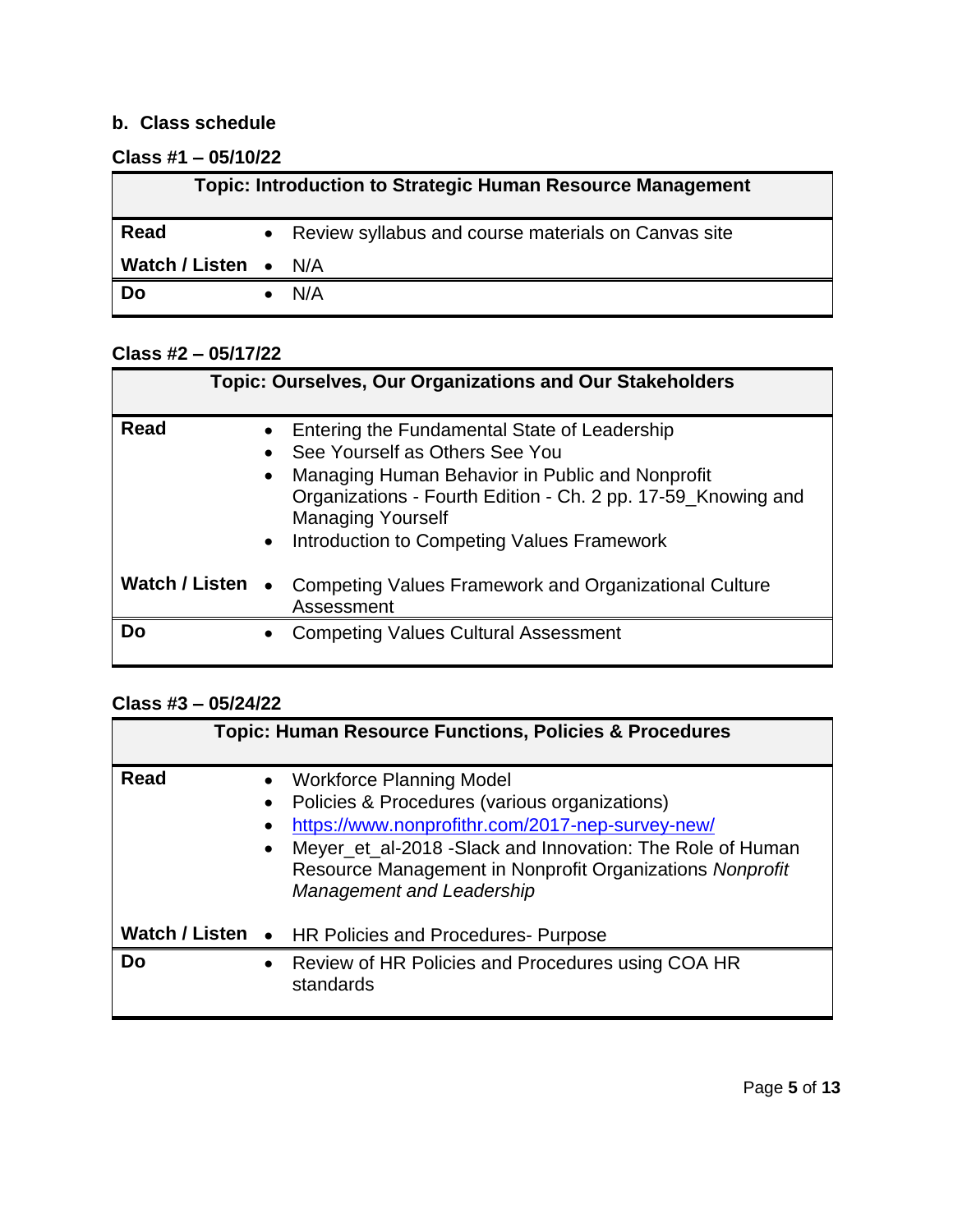# **Class #4 – 05/31/22**

|                       | <b>Topic: Recruitment, Selection &amp; Compensation Strategies</b>                                                                                                                                                                                           |
|-----------------------|--------------------------------------------------------------------------------------------------------------------------------------------------------------------------------------------------------------------------------------------------------------|
| <b>Read</b>           | Ace the Group Interview<br>Managing Human Behavior in Public and Nonprofit<br>$\bullet$<br>Organizations - Fourth Edition - Ch.6 Recruitment and Selection<br>The Nonprofit Human Resource Management Handbook<br>Chapter 6 Recruitment and Selection (SKIM) |
| <b>Watch / Listen</b> | <b>Implicit Bias Test</b><br>$\bullet$<br><b>Implicit Bias Test II</b><br><b>Overcoming Bias</b><br><b>Color Blind or Color Brave</b>                                                                                                                        |
| Do                    | <b>Developing Interview Questions</b>                                                                                                                                                                                                                        |

# **Class #5 – 06/07/22**

|                          | Topic: Compensation, Supervision and Management, Performance<br><b>Improvement</b>                                                                                                                          |
|--------------------------|-------------------------------------------------------------------------------------------------------------------------------------------------------------------------------------------------------------|
| Read                     | What Great Managers Do<br>Nonprofit Management Social Justice Approach Chapter 6<br>What Everyone Should Know About Managing Up<br>Work Motivation and Social Communication Among Public<br><b>Managers</b> |
| Watch /<br><b>Listen</b> | What Motivates Us?<br>$\bullet$                                                                                                                                                                             |
| Do                       | Individual Assignment Due-Behavior based, competency<br>$\bullet$<br>focused interview questions<br><b>Group Project Workgroups</b><br>$\bullet$                                                            |

## **Class #6 – 06/14/22**

| <b>Read</b><br>• 8 Ways People of Color are Tokenized in Nonprofits<br>$\bullet$                     | <b>Topic: DEI, Conflict Resolution, Group Project Presentations</b> |
|------------------------------------------------------------------------------------------------------|---------------------------------------------------------------------|
| • Ouch and Educate<br>Why Diversity Programs Fail (HBR)<br>• The Bias of 'Professionalism' Standards | <b>Building Peace within Nonprofit Organizations</b>                |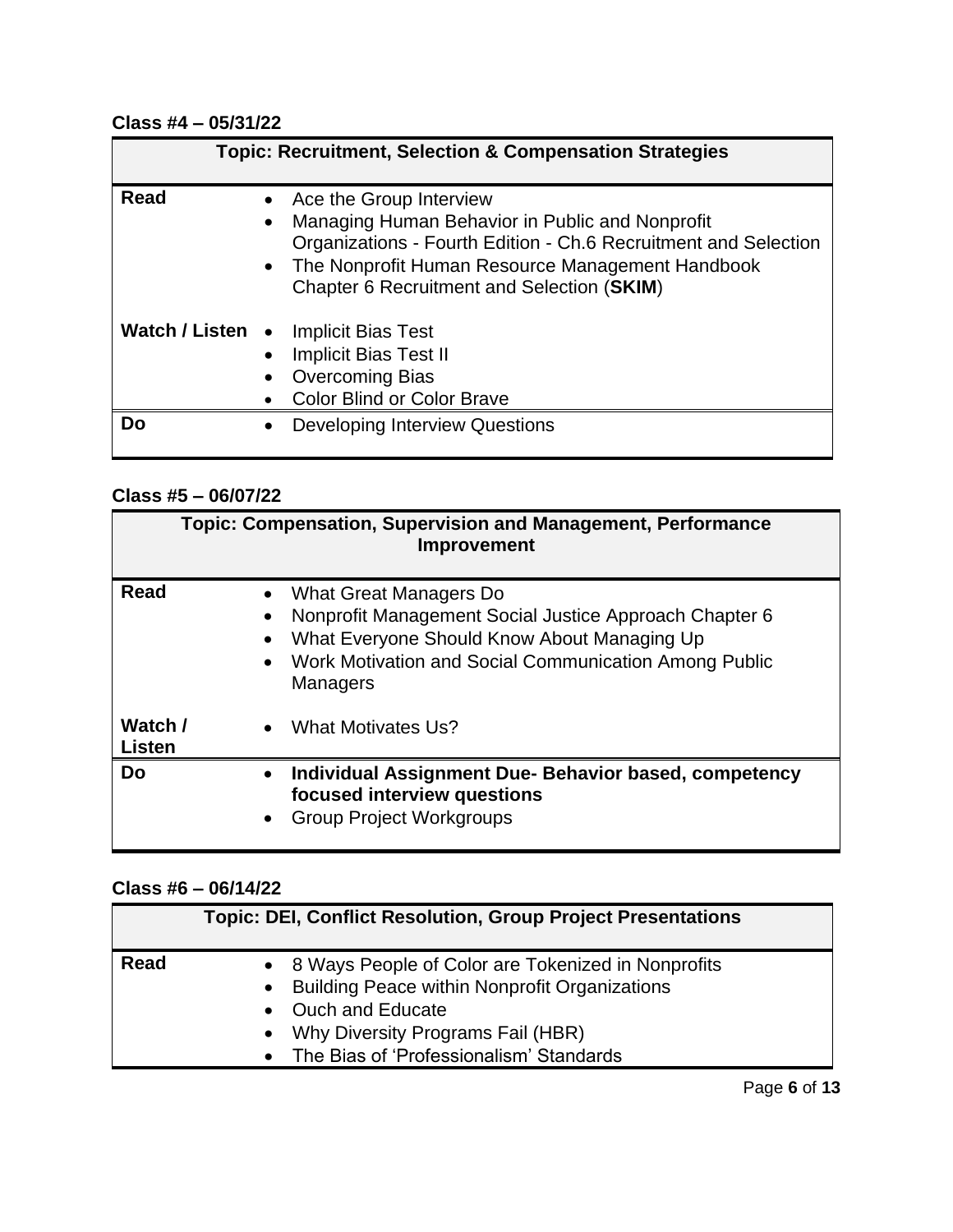|           | Watch / Listen • Racism Has a Cost for Everyone         |
|-----------|---------------------------------------------------------|
|           | • The Science of Productive Conflict                    |
| <b>Do</b> |                                                         |
|           | <b>Group Project #1 Due</b><br>• Review the assessments |

# **Class #7 – 06/21/22**

|                               | <b>Topic: Organizational Culture and Leadership</b>                                                                                                                                                                                                                                                                      |
|-------------------------------|--------------------------------------------------------------------------------------------------------------------------------------------------------------------------------------------------------------------------------------------------------------------------------------------------------------------------|
| <b>Read</b><br>Watch / Listen | • To Obama with Love, Hate and Desperation<br>Managing Human Behavior in Public and Nonprofit<br>$\bullet$<br>Organizations - FOURTH Edition Ch. 7 Leadership in Public<br>Organizations (SKIM)<br>How Company Culture Shapes Employee Motivation<br><b>Leadership that Gets Results</b><br>• How to Fix a Broken School |
| <b>Do</b>                     | Personal Leadership Assessment Tool                                                                                                                                                                                                                                                                                      |

# **Class #8 – 06/28/22**

|                | <b>Topic: Job Design, Volunteer Management</b>                                                                                                                           |
|----------------|--------------------------------------------------------------------------------------------------------------------------------------------------------------------------|
| <b>Read</b>    | Crafting a Job<br><b>Volunteer Management Briefing</b><br>$\bullet$<br>Volunteering to Give up Class Privilege<br>$\bullet$<br>Helping, Fixing, or Serving?<br>$\bullet$ |
| Watch / Listen | Job Crafting - on creating meaning in your own work<br>$\bullet$                                                                                                         |
| Do             | <b>Individual DEI Reflection Due</b><br><b>Group Project Workgroups</b>                                                                                                  |
|                |                                                                                                                                                                          |

# **Class #9 – 07/05/22**

|                  | <b>Topic: Feedback, Termination, Succession Planning</b>                                              |
|------------------|-------------------------------------------------------------------------------------------------------|
| <b>Read</b>      | • "I Thought We Were Friends"<br>• Why We Hold on To Bad Employees, and What We Should Do<br>About It |
| Watch / Listen • | N/A                                                                                                   |
| Do               | <b>Feedback Toolkit</b>                                                                               |

Page **7** of **13**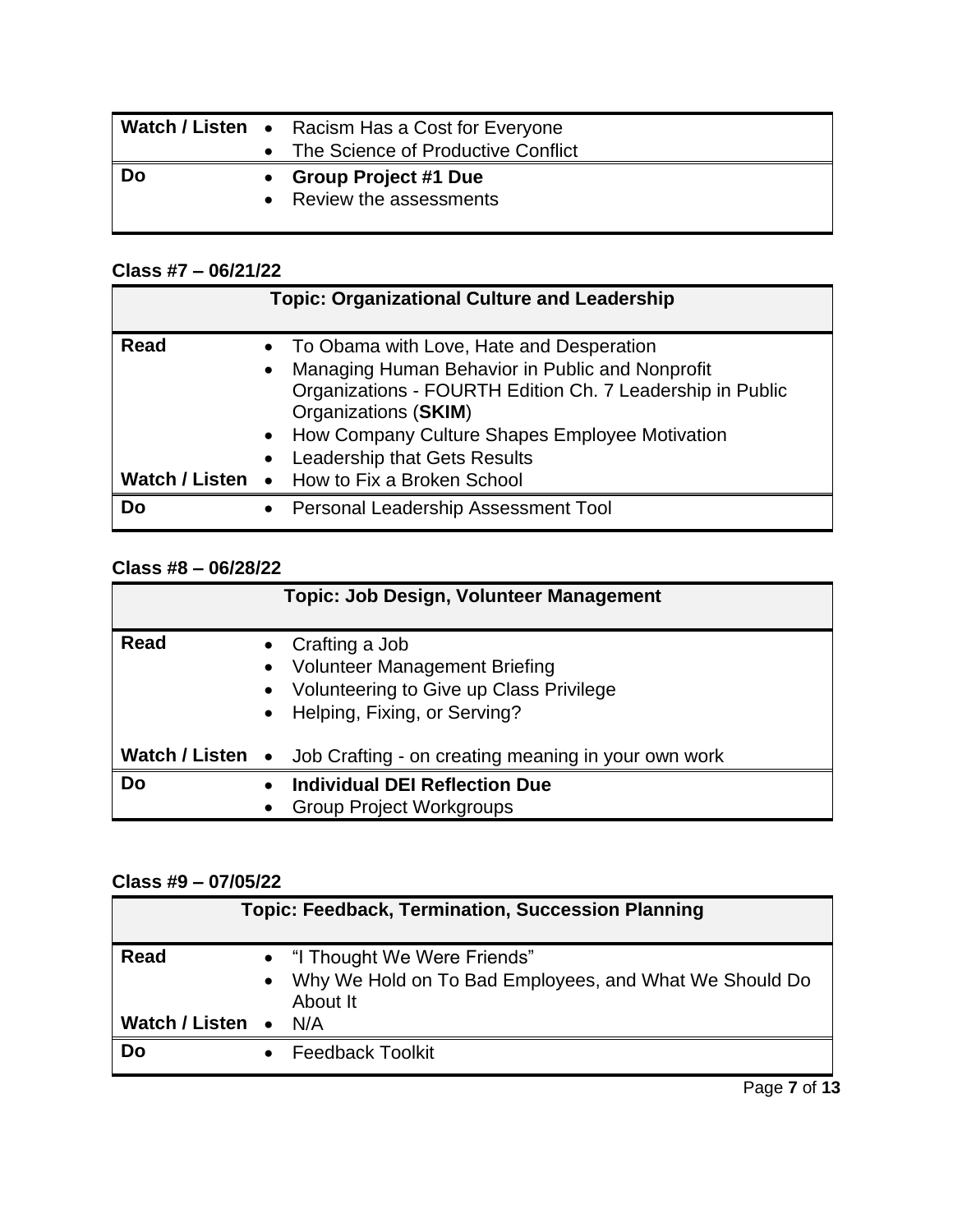# **Class #10 – 07/12/22**

|                | Topic: Team Building, Key HR Laws, Wrap-up                                                                             |
|----------------|------------------------------------------------------------------------------------------------------------------------|
| <b>Read</b>    | • The Bakeoff<br><b>Project Aristotle</b><br>$\bullet$<br>• What Google Learned on the Quest to Build the Perfect Team |
| Watch / Listen | Adam Grant- Work Life: Jane Goodall on Leadership Lessons<br>$\bullet$<br><b>From Primates</b>                         |
| Do             | Complete course evaluations<br>$\bullet$<br><b>Simmersion Simulation: Coaching Due</b><br>$\bullet$                    |

# **Class #11 – 07/19/22**

| <b>Topic: Group Project Presentations</b> |           |                                |  |  |  |
|-------------------------------------------|-----------|--------------------------------|--|--|--|
| Read                                      | $\bullet$ | Group Project #2 Presentations |  |  |  |
| <b>Watch / Listen</b> •                   |           | N/A                            |  |  |  |
| Do                                        |           | <b>Group Project #2 Due</b>    |  |  |  |

# **c. Assignments**

| <b>Assignment</b>                                                                           | Due date      | Percent of overall grade |
|---------------------------------------------------------------------------------------------|---------------|--------------------------|
| 1. Course Engagement                                                                        | Every<br>week | 20%                      |
| 2. Individual Assignment: Behavior based,<br>competency focused interview questions         | 6/07/22       | 10%                      |
| 3. Group Project #1:<br>a. Recruitment and Selection Plan, OR<br>b. Compensation Plan       | 6/14/22       | 25%                      |
| 4. Individual DEI Reflection                                                                | 6/28/22       | 15%                      |
| <b>5.</b> Simmersion Simulation: Coaching                                                   | 7/12/22       | 5%                       |
| 6. Group Project#2:<br>a. New Manager Training Session, OR<br>b. Performance Appraisal Plan | 7/19/22       | 25%                      |
|                                                                                             | Total         | 100%                     |

Page **8** of **13**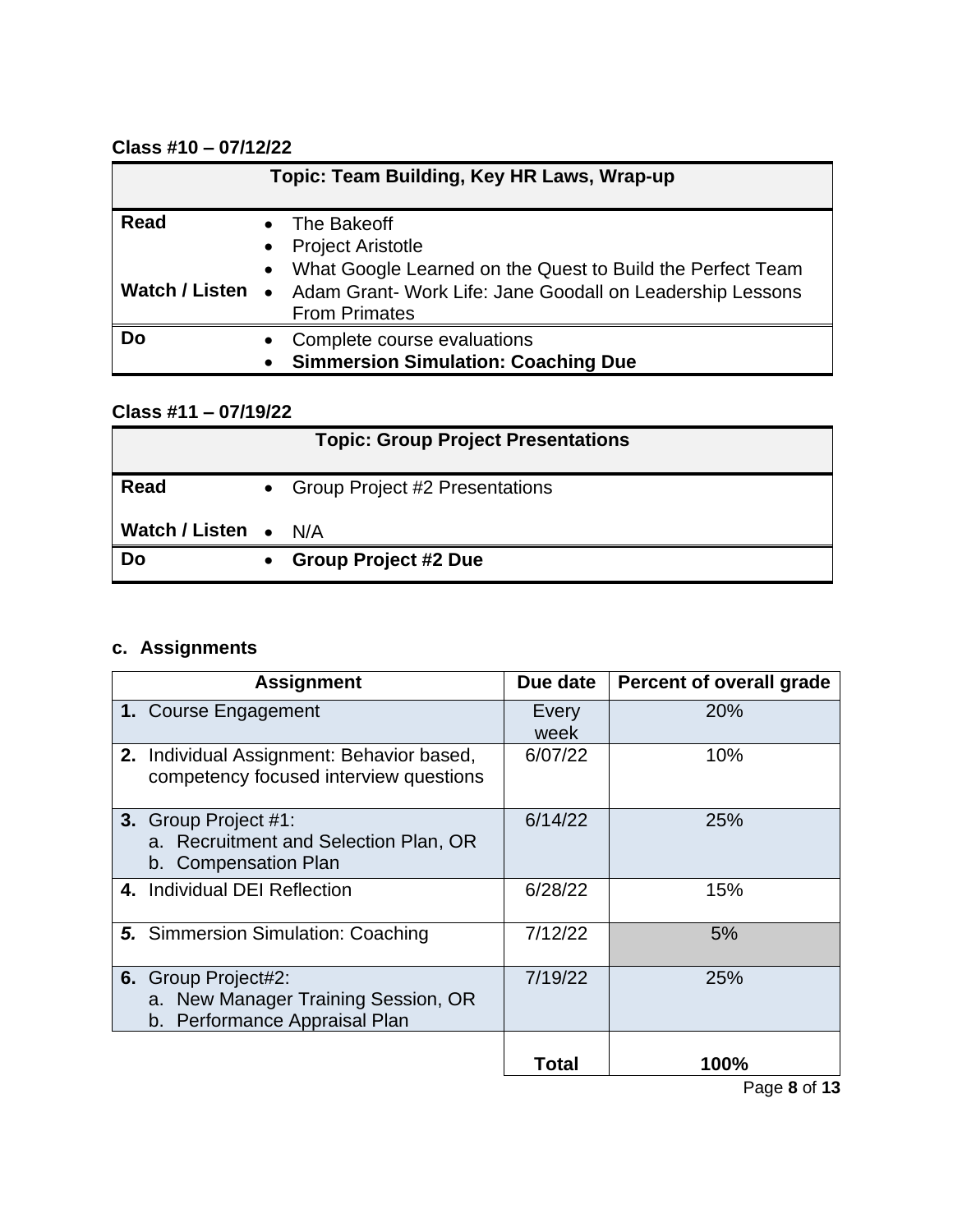### **1. Course Engagement: 20%**

Class attendance is imperative for both your own learning and the learning of your peers. I expect students to attend class. If you need to miss a class, please contact me in advance to let me know. Because classes are so long, 2 unexcused absences will result in a lower grade. 3 or more absences puts you at risk of failing the course. Routine tardiness will also reduce the attendance grade. If personal or professional circumstances require your absence from more than one class, please contact me as soon as possible. Note that even if you are absent from a class, you are still responsible for submitting any assignments due that day. I expect you to be engaged in all in-class activities, including contributing comments and questions in class discussions. Some people naturally speak up in class more than others. I recommend that if you are someone who is comfortable talking a lot, you consider "stepping back," and if you are less comfortable talking a lot, you consider "stepping up." However, your engagement score is not predicated on the number of times you speak in class; rather I will focus on your participation in activities, whether it is obvious that you are engaged during class and have done the class preparation work.

## **2. Behavior based, competency focused interview questions: 10%**

Determining your best candidate through an interview processes requires effective questions and assignments to effectively assess an interviewee's knowledge, skills, and abilities. Often, hiring mangers select the best liked candidate rather than the most competent candidate. The ability to craft appropriate behavior-based interview questions that align with the key competencies you are looking for is critical to selecting the right candidate. This assignment asks you to identify key competency areas for a position and create a set of interview questions and/or assignments for candidates who are applying for a job that you would be interested in holding. Based on the position description, you should have a good sense of what skills/competencies a candidate for the position should have.

## **3. Group Project #1 (choose a or b): 25%\*\***

## *a. Recruitment and Selection*

This assignment is intended to explore the diverse aspects of recruitment and selection in the hiring process. Because many of you will be on the job market yourselves in the near future, this assignment has the added benefit of helping you think critically about the process and better prepare yourselves for success. This is a group assignment. Groups will include 3-4 people. Groups will propose hiring an employee using the job description we develop in class. In the assignment, groups will walk through the recruitment and selection process. I am interested in the process you use to attract a wide range of qualified candidates; screen, interview and assess applicants; and, the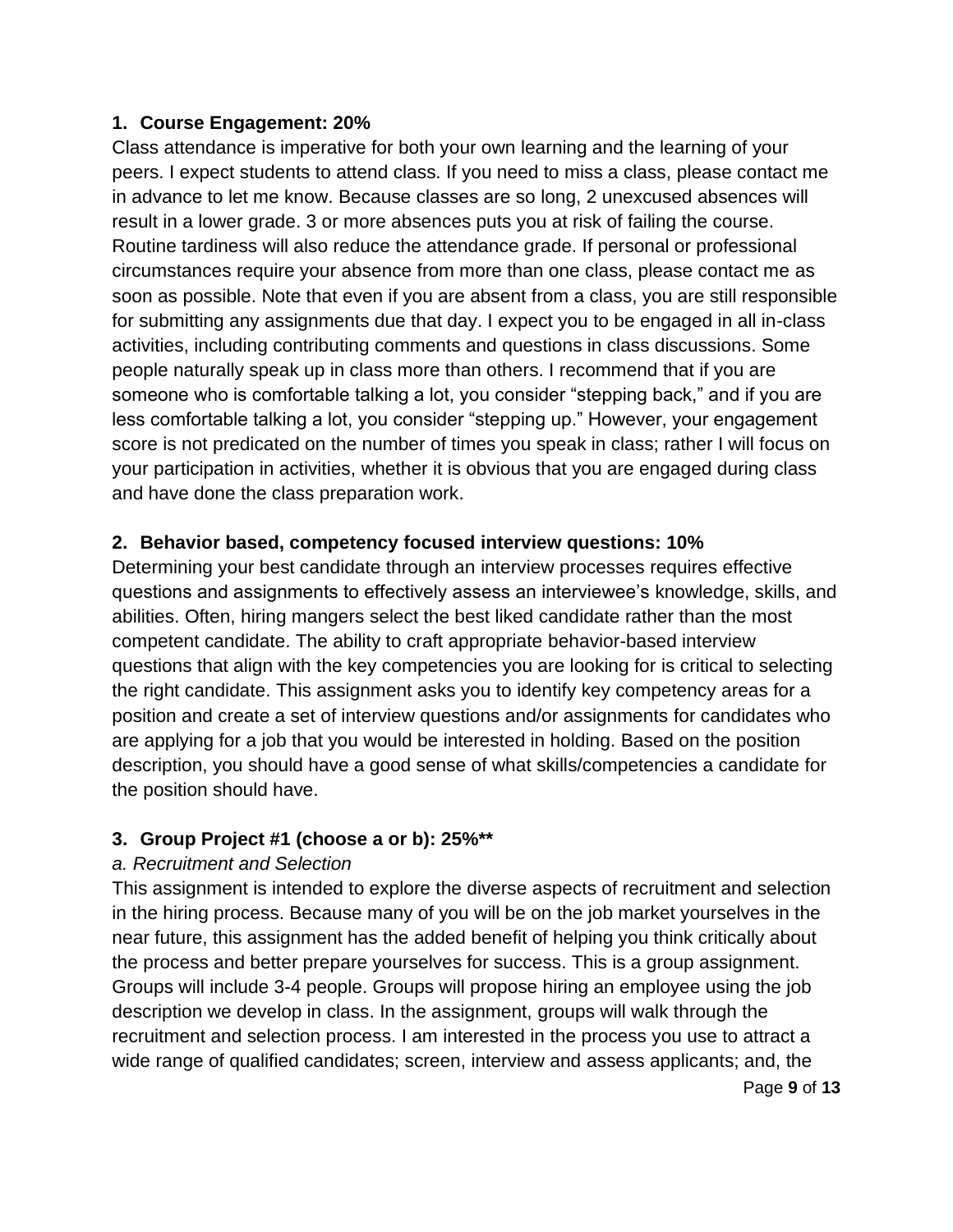rationale/reasoning you use in making a hiring decision and generating an offer (salary and benefits package).

# *b. Compensation Plan*

In this assignment, you will develop a compensation plan for a selected organization. This is a group assignment and groups will include 3-4 people. Using the materials provided about an organization (background, organizational chart, budget (if available)), the job description we develop in class, and salary and benefits surveys for the industry, groups will propose a compensation structure for the organization that includes a compensation philosophy, types of benefits offered, compensation structure, and more.

\*\*Full assignments are posted on Canvas

# **4. Individual DEI Reflection: 15%\*\***

This assignment asks you to complete a brief reflection on either a DEI exercise we review in class, or one of the articles assigned for the DEI segment of the course. Based on your reflection around either, you will write a narrative response to the questions posed in the assignment document on Canvas. This reflection will include your discussion of how the subject of your reflection would shape your approach to implementing a DEI initiative in your agency. \*\*Full assignment will be posted on Canvas

# **5. Simmersion Simulation: 5%**

This is an online simulation on coaching; you will get your unique login the second or third week of class via email. For full points (5), you will need to achieve 90% proficiency on the simulation. \*You can do this at any time before the due date.

# **6. Group Project #2 (choose a or b): 25%\*\***

# *a. New Manager Training Session*

You are an HR consultant and have been brought in to provide a training for new managers at a selected organization on one of the following topics:

- ❖ Authentic DEI in the workplace
- ❖ Vicarious Trauma/Burnout
- ❖ ADA and Mental Illness
- ❖ Addressing poor employee performance
- ❖ Managing Interpersonal Conflict Among Employees

The assignment requires each group to create a 30-40 min presentation to train a group of aspiring managers/supervisors on the topic. The group will present the training (all or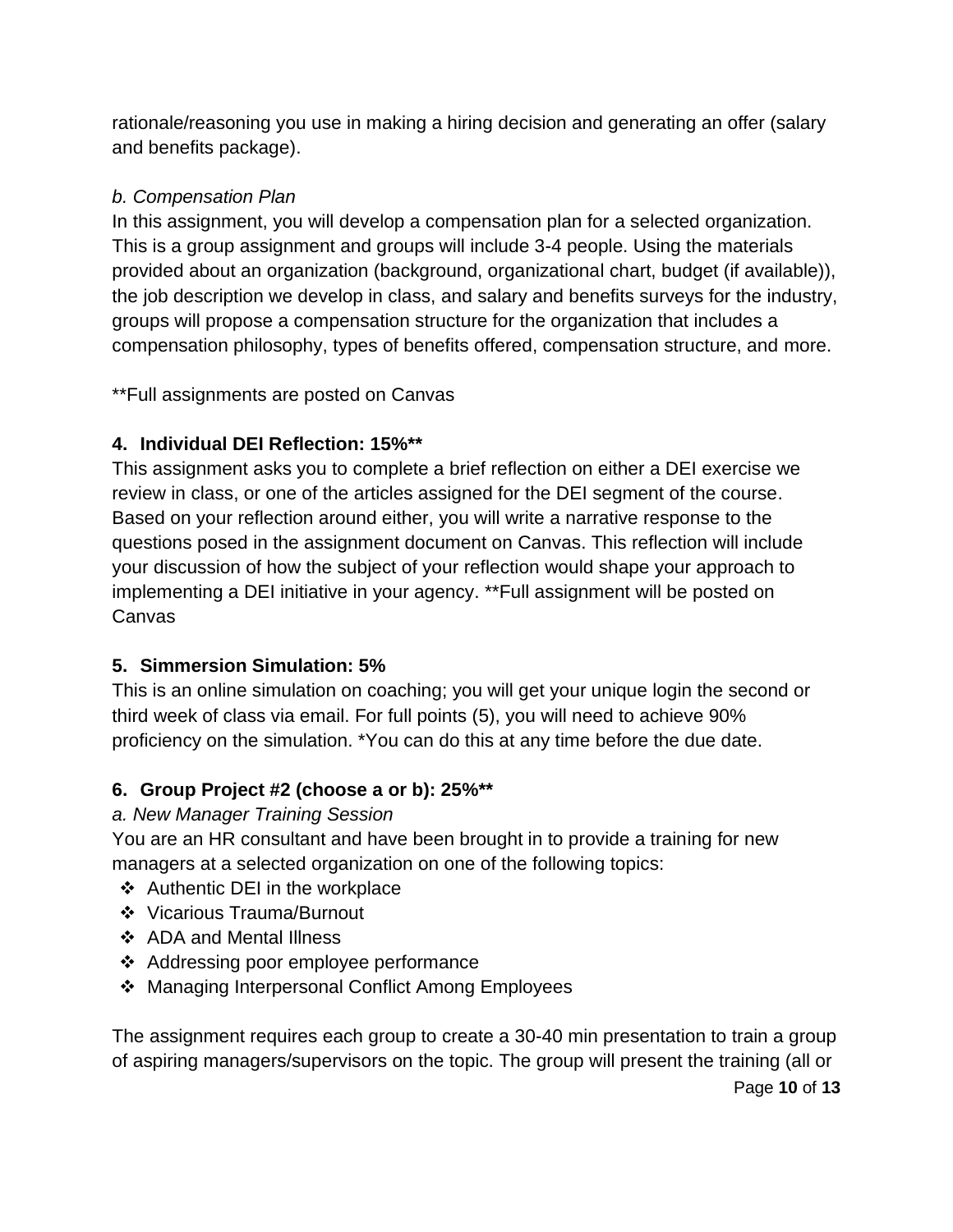part) in class. \*\*At least 2 references must be recent (no more than 5 years old) and come from scholarly journals.

## *b. Performance Appraisal Plan*

For growth and development, all employees need feedback on their performance. Wellmanaged organizations develop culturally responsive performance appraisal systems. This group assignment requires each group to develop a system for a selected organization to implement. The group will present this—informally—to the class. \*\*At least 2 references must be recent (no more than 5 years old) and come from scholarly journals.

\*\*Full assignments are posted on Canvas

# **d. Attendance and class participation**

- ❖ *Class attendance and class participation:* Because attendance and participation are essential for this course, you are expected to attend, to be prepared, and to make reasonable contributions. Because classes are so long, 2 unexcused absences will result in a lower grade. 3 or more absences puts you at risk of failing the course. Routine tardiness will also reduce the attendance grade. If personal or professional circumstances require your absence from more than one class, please contact me as soon as possible. Note that, even if you are absent from a class, you are still responsible for submitting any assignments due that day. I expect you to be engaged in all in-class activities, including contributing comments and questions in class discussions. Weekly lectures will highlight important themes and information from the readings and provide additional content, in class exercises will allow you to practice skills the course is meant to impart. Therefore, miss class at your own peril. It is your responsibility to get materials, handouts, or class notes from one of your classmates if you are unable to attend a class. Because much of the learning will come from in class discussions, small group work and in class activities, classes will be held live and will not be recorded.
- ❖ *Class Ground Rules:* While a significant portion of the course will include material presented through lecture, much of your learning will come from in-class discussion around the readings, lectures and assignments. As such, it is important that students in this class come prepared to express and exchange ideas related to the topics discussed. This will require both reflection on your part, prior to entering class, and respect for ideas and perspectives different from your own while in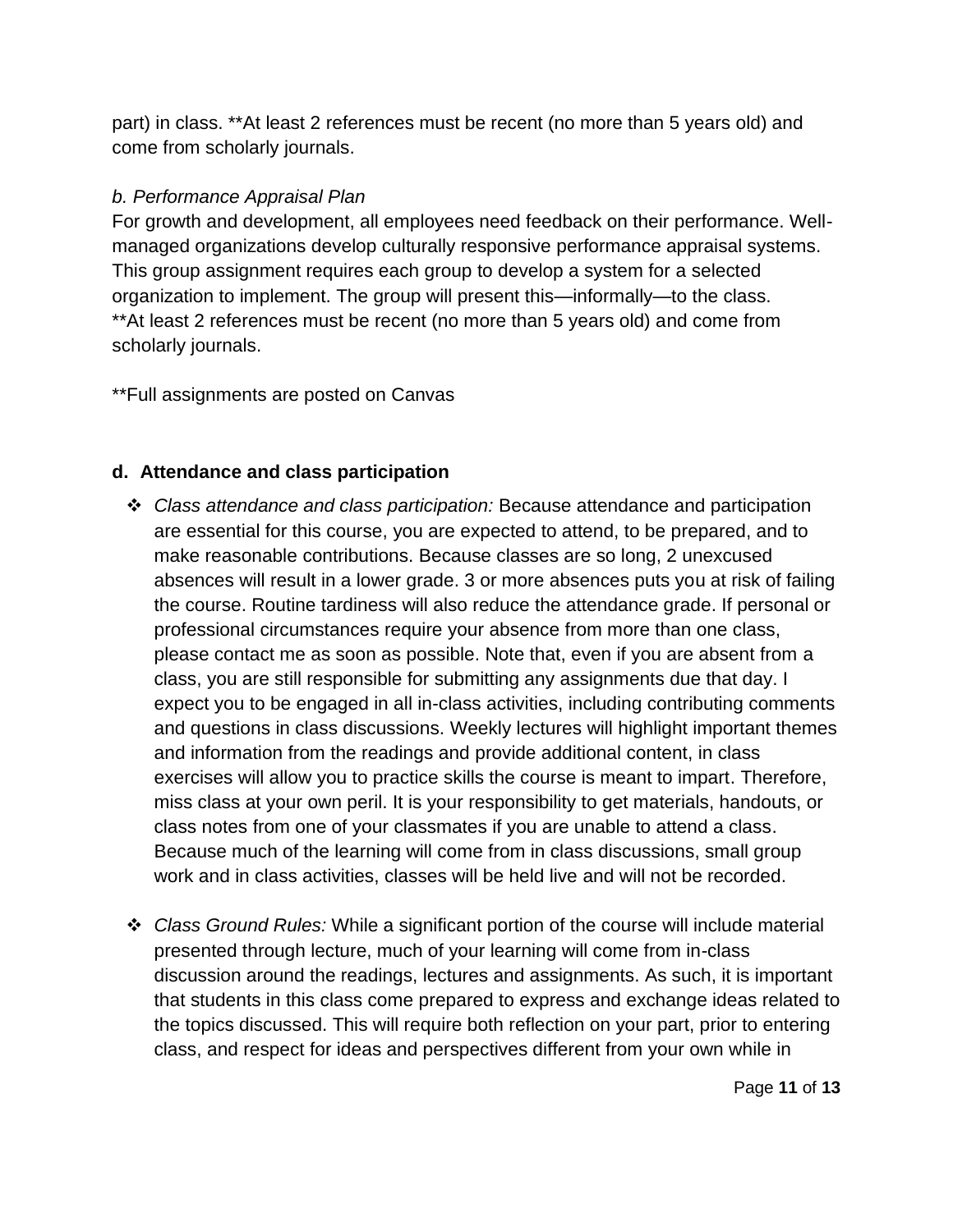class. Please keep in mind that effective advocacy (a cornerstone of social work practice) requires the ability to understand and appreciate opposing perspectives and competing self-interests.

# **e. Grading**

- ❖ *Approach to grading:* I grade on a relative, not absolute, grading scale. If I read and give feedback on an assignment draft you should also not assume that following my suggestions will result in an "A." Grades of A are given for exceptional individual performance and mastery of the material. The use of A+, A, and A– distinguishes degrees of superior mastery. B grades are given to students who demonstrate mastery of the material: B+ is used for students who perform just above the mastery level but not in an exceptional manner; B– is used for students just below the mastery level. C grades are given when mastery of the material is minimal. A C– is the lowest grade which carries credit. D grades indicate deficiency and carry no credit. E grades indicate failure and carry no credit.
- ❖ *Late assignments:* If you must turn in late work, you need to have communicated with me in advance about an alternative due date and reason, in order to be eligible for full credit.
- ❖ *Challenges to grades:* In general, I do accept challenges to grades; however, challenges must be in writing (not verbal); must be specific, and must be based on substantive arguments not on nebulous references to "fairness." The instructor reserves the right to re-read, and re-grade, the work in its entirety in the case of a challenge. The grade may be adjusted up or down.
- ❖ *Course Incompletes:* Are only given in extreme circumstances whereupon a serious, extenuating circumstance has prevented the student from completing a limited amount of coursework. The instructor must be notified of the circumstances that prohibit the student from completing course assignments that are outlined in the syllabus. These situations must be discussed well in advance of the end of the semester. The instructor reserves the right to determine if the circumstances are sufficient to justify an incomplete in the course.

For additional information on school policy regarding grading and grievance procedures, please reference the MSW Student Guide policies on: [Grades in Academic Courses](http://ssw.umich.edu/msw-student-guide/chapter/1.08/grades-in-academic-courses-and-in-field-instruction)  [and in Field Instruction,](http://ssw.umich.edu/msw-student-guide/chapter/1.08/grades-in-academic-courses-and-in-field-instruction) [Student Grievance procedures,](http://ssw.umich.edu/msw-student-guide/chapter/1.18/student-grievances) [policy for grading in special](https://ssw.umich.edu/msw-student-guide/section/1.08.01/15/grades-for-special-circumstances)  [circumstances.](https://ssw.umich.edu/msw-student-guide/section/1.08.01/15/grades-for-special-circumstances)